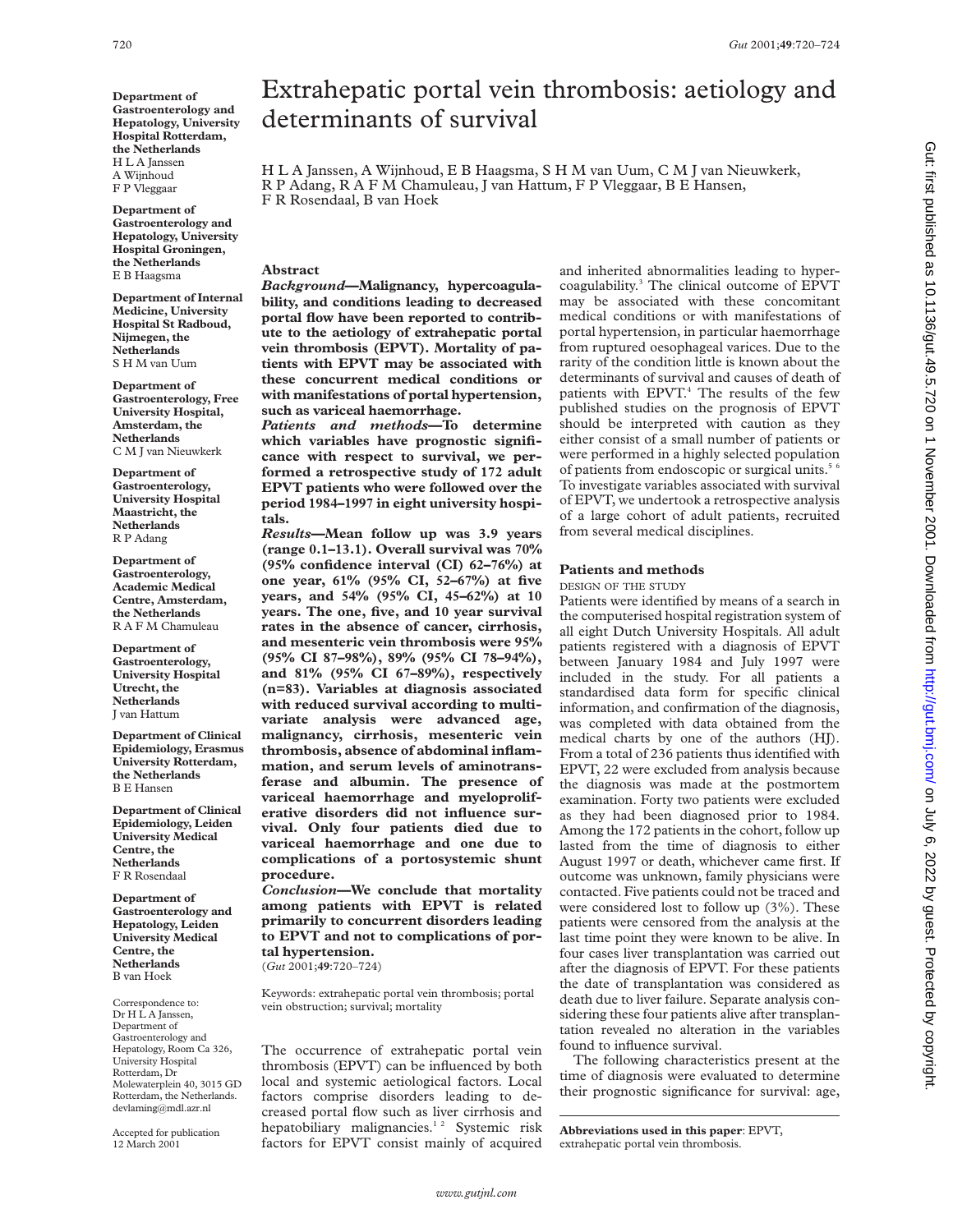*Table 1 Risk factors of patients with extrahepatic portal vein thrombosis (n=172)*

| Risk factor                 | $\boldsymbol{n}$ | $\frac{0}{n}$ | Specification                                                                                                                                                                                                                                                                                                                                                               |
|-----------------------------|------------------|---------------|-----------------------------------------------------------------------------------------------------------------------------------------------------------------------------------------------------------------------------------------------------------------------------------------------------------------------------------------------------------------------------|
| Hepatic disorders           | 52               | 30            | Cirrhosis ( $n=37$ ), Budd-Chiari syndrome ( $n=12$ ), nodular regenerative hyperplasia<br>$(n=2)$ , incomplete septal fibrosis $(n=1)$                                                                                                                                                                                                                                     |
| Abdominal inflammation      | 30               | 17            | Pancreatitis $(n=11)$ , liver abscess $(n=7)$ , inflammatory bowel disease $(n=6)$ , cholangitis<br>$(n=3)$ , umbilical vein infection $(n=1)$ , appendicitis $(n=2)$                                                                                                                                                                                                       |
| Malignancies                | 41               | 24            | Hepatocellular carcinoma $(n=15)$ , pancreatic carcinoma $(n=6)$ , biliary tract carcinoma<br>$(n=3)$ , other malignancy with liver metastases $(n=6)$ , other malignancy without liver<br>metastases $(n=11)$                                                                                                                                                              |
| Abdominal intervention      | 40               | 23            | Hepatobiliary surgery ( $n=20$ ), splenectomy ( $n=13$ ), liver transplantation ( $n=3$ ), jejunal<br>resection $(n=2)$ , abdominal trauma $(n=2)$                                                                                                                                                                                                                          |
| Hypercoagulability          | 47               | 27            | Pregnancy $(n=3)$ , oral contraceptives $(n=13)$ , paroxysmal nocturnal haemoglobinuria<br>$(n=4)$ , antiphospholipid syndrome $(n=6)$ , systemic lupus erythematosus $(n=2)$ , factor<br>V Leiden mutation* (n=6), protrombin gene mutation* (n=3), protein C deficiency*<br>$(n=7)$ , protein S deficiency <sup>*</sup> (n=2), antithrombin deficiency <sup>*</sup> (n=1) |
| Myeloproliferative syndrome | 24               | 14            | Polycythemia vera $(n=12)$ , essential thrombocytosis $(n=3)$ , myelofibrosis $(n=6)$ ,<br>myeloid leukaemia $(n=1)$ , unclassified $(n=2)$                                                                                                                                                                                                                                 |

Patients can have more than one risk factor.

\*Only tested for patients from whom a blood sample could be obtained in July 1997 (n=73).

sex, oesophageal varices, variceal haemorrhage, ascites, hepatic encephalopathy, malignancy, liver cirrhosis, myeloproliferative disorders, mesenteric vein thrombosis, abdominal inflammation as a cause of EPVT, and levels of bilirubin, albumin, alanine aminotransferase, haemoglobin, and platelets.

#### DIAGNOSTIC ASSESSMENT

Diagnostic criteria for EPVT were partial or complete thrombotic obstruction of the extrahepatic portal vein, as documented by appropriate radiological abdominal imaging (that is, Doppler ultrasonography, computed tomography, magnetic resonance imaging, splenoportography), or laparotomy. The presence of oesophageal varices was evaluated by means of endoscopy, which had been performed in 130 cases (76%). Patients with suspected variceal bleeding underwent endoscopic examination and, when indicated, sclerotherapy or band ligation. Ascites was diagnosed by physical examination and ultrasonography of the abdomen, which was carried out routinely. The presence of cirrhosis had to be proved by liver biopsy. A liver biopsy was obtained in 90 patients (52%). In more than 95% of the nonbiopsied patients, no radiological signs of cirrhosis were found. Mesenteric vein thrombosis was defined as extensive thrombosis with clinical signs of intestinal infarction. Thus an asymptomatic thrombus limited to the confluent area of the superior mesenteric vein was not considered mesenteric vein thrombosis. A diagnosis of myeloproliferative disease was confirmed by bone marrow examination in all cases. Latent primary myeloproliferative disorder, as diagnosed by erythroid colony formation, was tested in a minority of patients and, for the purpose of this study, not considered to be a myeloproliferative disease. Standardised screening for thrombophilia was performed in a central laboratory for the 73 patients available for blood sampling.7 This screening included factor V Leiden mutation, prothrombin gene mutation, and inherited deficiencies for protein C, protein S, and antithrombin. Correction for potential acquired deficiencies of these coagulation inhibitors, as in liver failure, was done by correction for factor II and factor X.<sup>8</sup> As only patients alive could be fully tested, thrombophilia was not included as a variable in the survival analysis.

STATISTICAL ANALYSIS Survival was calculated by the Kaplan-Meier method. Duration of survival was determined irrespective of the cause of death. For univariate analysis, comparison of survival curves was based on the log rank test. Multivariate analysis was done by proportional hazard modelling.<sup>9</sup> In order to avoid an excess of variables for the multivariate analysis, both cirrhotic and noncirrhotic patients diagnosed with Budd-Chiari syndrome were analysed as cirrhotics. The proportional hazard assumption of the Cox regression model was tested separately for each variable extending the multivariate model with a variable as a function of follow-up time—that is, a time dependent variable. Furthermore, interactions between explanatory variables were tested.

#### **Results**

Risk factors for the development of EPVT in the 172 investigated patients are shown in table 1. Systemic aetiological factors were present in 64 (37%) and local aetiological factors in 110 (64%) of the 172 patients. Coexistence of systemic and local risk factors was demonstrated in 28 (16%) patients while more than one risk factor for EPVT, irrespective of whether they were systemic or local, was found in 54 (31%) patients. In 27 (16%) patients no risk factors for EPVT were identified.

Median age at diagnosis was 51 years (range 14–91). Fifty per cent of patients were male and more than 95% were Caucasian. An episode of bleeding from ruptured oesophagogastric varices was the initial manifestation in 52 (30%) patients, 50 (96%) of whom underwent endoscopic treatment. Mean follow up time for the 172 patients was 3.9 years (range 0.1–13.1). Sixty seven (39%) patients died during follow

*Table 2 Causes of death among 67 patients with extrahepatic portal vein thrombosis*

| Cause of death                                  | $\boldsymbol{n}$ | %  |
|-------------------------------------------------|------------------|----|
| Hepatobiliary and gastrointestinal malignancies | 18               | 27 |
| Other malignancies                              | 12               | 18 |
| Liver failure                                   | 10               | 15 |
| Cardiopulmonary disorders                       | 9                | 13 |
| Variceal bleeding                               | 4                | 6  |
| Infection                                       | 4                | 6  |
| Postoperative complications                     | 2                | 3  |
| Other causes                                    | 5                |    |
| Unknown                                         | 3                |    |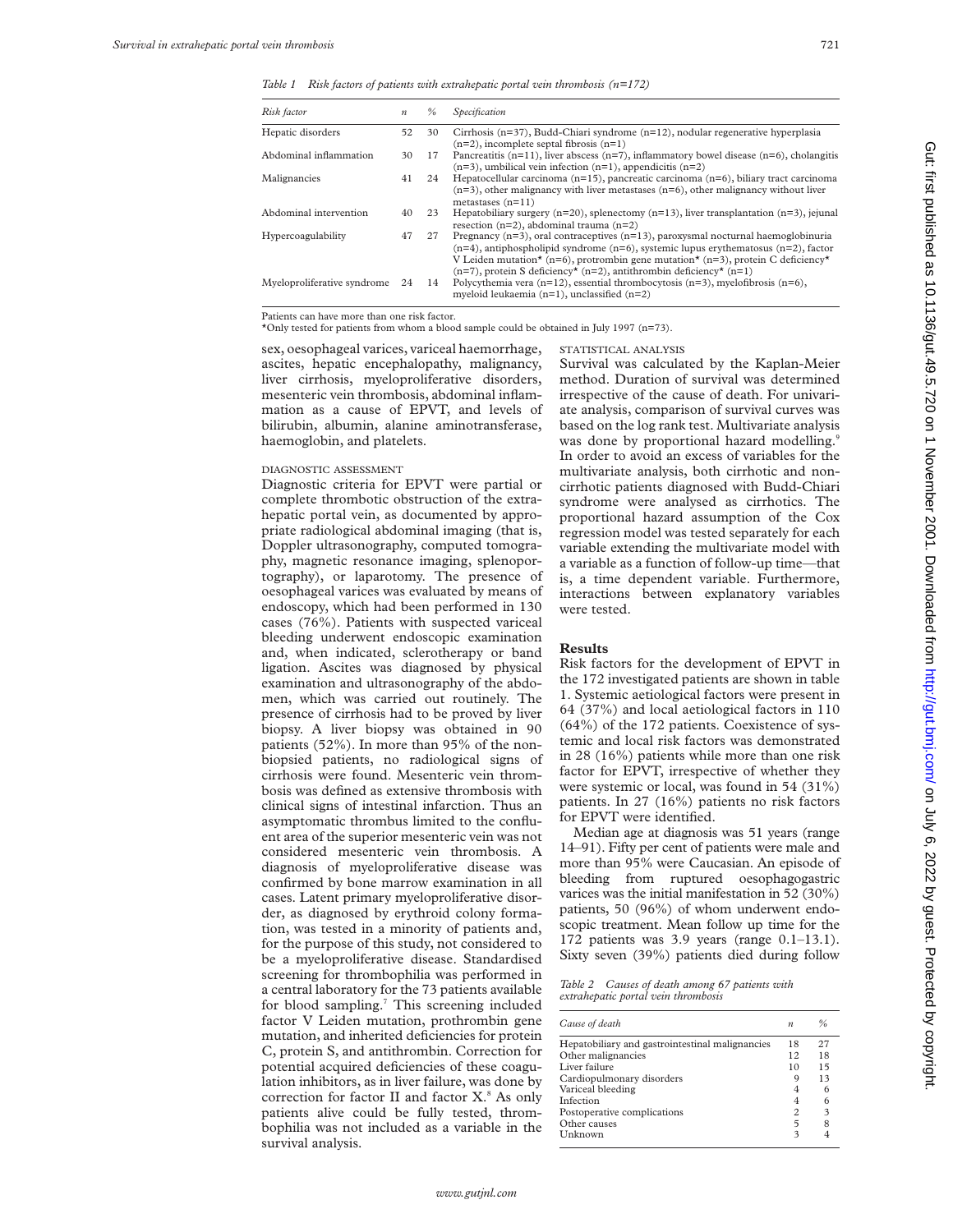

*Figure 1 Actuarial survival of 172 patients with extrahepatic portal vein thrombosis. Number of patients at risk during follow up are shown along the x axis.*



*Figure 2 Actuarial survival rates for patients with extrahepatic vein thrombosis without cirrhosis and cancer (patients at risk n=98, n=47, and n=17 after 0, 5, and 10 years of follow up, respectively), for patients with cirrhosis but no cancer (patients at risk n=33, n=9, and n=3 after 0, 5 and 10 years of follow up, respectively), and for patients with cancer (patients at risk n=41 and n=3 after 0 and 5 years of follow up, respectively).*

up. The causes of death are listed in table 2. Most patients died of (hepatobiliary) cancer and liver failure. Variceal bleeding was the cause of death in only four patients (2%). Among the 98 patients with non-malignant and non-cirrhotic EPVT, two (2%) died of variceal haemorrhage.

Overall survival was 70% (95% confidence interval (CI) 62–76%) at one year, 61% (95% CI 52–67%) at five years, and 54% (95% CI 45–62%) at 10 years (fig 1). The survival rates for EPVT patients without cancer and cirrhosis and for those with either cirrhosis or cancer is shown in fig 2. The one, five, and 10 year survival rates in the absence of cancer, cirrhosis, and mesenteric vein thrombosis were 95% (95% CI 87–98%), 89% (95% CI 78–94%), and 81% (95% CI 67–89%), respectively (n=83). From a total of 10 deaths in this group of 83 patients, only one died of variceal bleeding.

Patient characteristics at the time of diagnosis evaluated for their prognostic significance are shown in table 3. Variables significantly associated with reduced survival according to the univariate analysis were advanced age, cirrhosis, ascites, malignancy, absence of oesophageal varices, absence of abdominal inflammation, high levels of serum alanine aminotransferase, and low levels of serum albumin. Survival probability for patients with concurrent mesenteric vein thrombosis was markedly reduced but failed to reach significance. Neither the occurrence of variceal

*Table 3 Characteristics at diagnosis of patients with extrahepatic portal vein thrombosis (n=172) and results of univariate analysis* 

|                                  | $\boldsymbol{n}$ | 5 year<br>survival (%) | $p$ Value** |
|----------------------------------|------------------|------------------------|-------------|
| Age (y)                          |                  |                        |             |
| $<$ 40                           | 48               | 83                     | < 0.001     |
| $40 - 60$                        | 70               | 62                     |             |
| >60                              | 54               | 39                     |             |
| Sex                              |                  |                        |             |
| Male                             | 86               | 58                     | 0.52        |
| Female                           | 86               | 63                     |             |
| Haemoglobin (mmol/l)             |                  |                        |             |
| 27.5                             | 76               | 58                     | 0.51        |
| $\geq 7.5$                       | 96               | 63                     |             |
|                                  |                  |                        |             |
| Platelet count $(\times 10^9/l)$ |                  |                        |             |
| 170                              | 84               | 56                     | 0.26        |
| $\geq 170$                       | 88               | 65                     |             |
| Alanine aminotransferase (U/l)   |                  |                        |             |
| < 30                             | 93               | 75                     | < 0.001     |
| $\geq 30$                        | 79               | 43                     |             |
| Bilirubin (µmol/l)               |                  |                        |             |
| 20                               | 86               | 66                     | 0.18        |
| $\geq 20$                        | 86               | 55                     |             |
|                                  |                  |                        |             |
| Albumin $(g/l)$                  |                  |                        |             |
| $35$                             | 75               | 43                     | < 0.001     |
| $\geqslant$ 35                   | 97               | 75                     |             |
| Oesophageal varices*             |                  |                        |             |
| Absent                           | 26               | 49                     | 0.02        |
| Present                          | 104              | 70                     |             |
| Variceal bleeding                |                  |                        |             |
| Absent                           | 120              | 67                     | 0.43        |
| Present                          | 52               | 58                     |             |
|                                  |                  |                        |             |
| Ascites                          |                  |                        |             |
| Absent                           | 107              | 68                     | 0.01        |
| Present                          | 65               | 48                     |             |
| Mesenteric vein thrombosis       |                  |                        |             |
| Absent                           | 153              | 62                     | 0.08        |
| Present                          | 19               | 41                     |             |
| Cirrhosis                        |                  |                        |             |
| Absent                           | 124              | 68                     | < 0.001     |
| Present                          | 48               | 35                     |             |
|                                  |                  |                        |             |
| Myeloproliferative disease       |                  |                        |             |
| Absent                           | 148              | 56                     | 0.12        |
| Present                          | 24               | 88                     |             |
| Malignancy                       |                  |                        |             |
| Absent                           | 131              | 77                     | < 0.001     |
| Present                          | 41               | 8                      |             |
| Abdominal inflammation           |                  |                        |             |
| Absent                           | 143              | 55                     | 0.001       |
| Present                          | 29               | 92                     |             |
|                                  |                  |                        |             |

\*130 patients tested. \*\*Log rank test.

bleeding nor the presence of myeloproliferative disorders at diagnosis influenced survival significantly. The results of multivariate analysis are presented for all investigated patients (n=172) and for those with non-malignant EPVT (n=131) in table 4. Age, absence of abdominal inflammation, cirrhosis, malignancy, mesenteric vein thrombosis, and serum levels of alanine aminotransferase and albumin had an independent prognostic value for survival. Test for the proportional risk assumptions did not show any non-proportionalities.

Forty six (27%) of the 172 patients were treated with anticoagulation at their last hospital visit. Many were treated intermittently during follow up. Seventeen (10%) of the 172 patients underwent a procedure to reduce portal hypertension. Fourteen had a portosystemic shunt (mesocaval n=6, splenorenal n=5, transjugular intrahepatic portosystemic shunt procedure n=3), one a thrombectomy, and two a portal reconstruction for EPVT as a consequence of liver transplantation. Median time between diagnosis of EPVT and intervention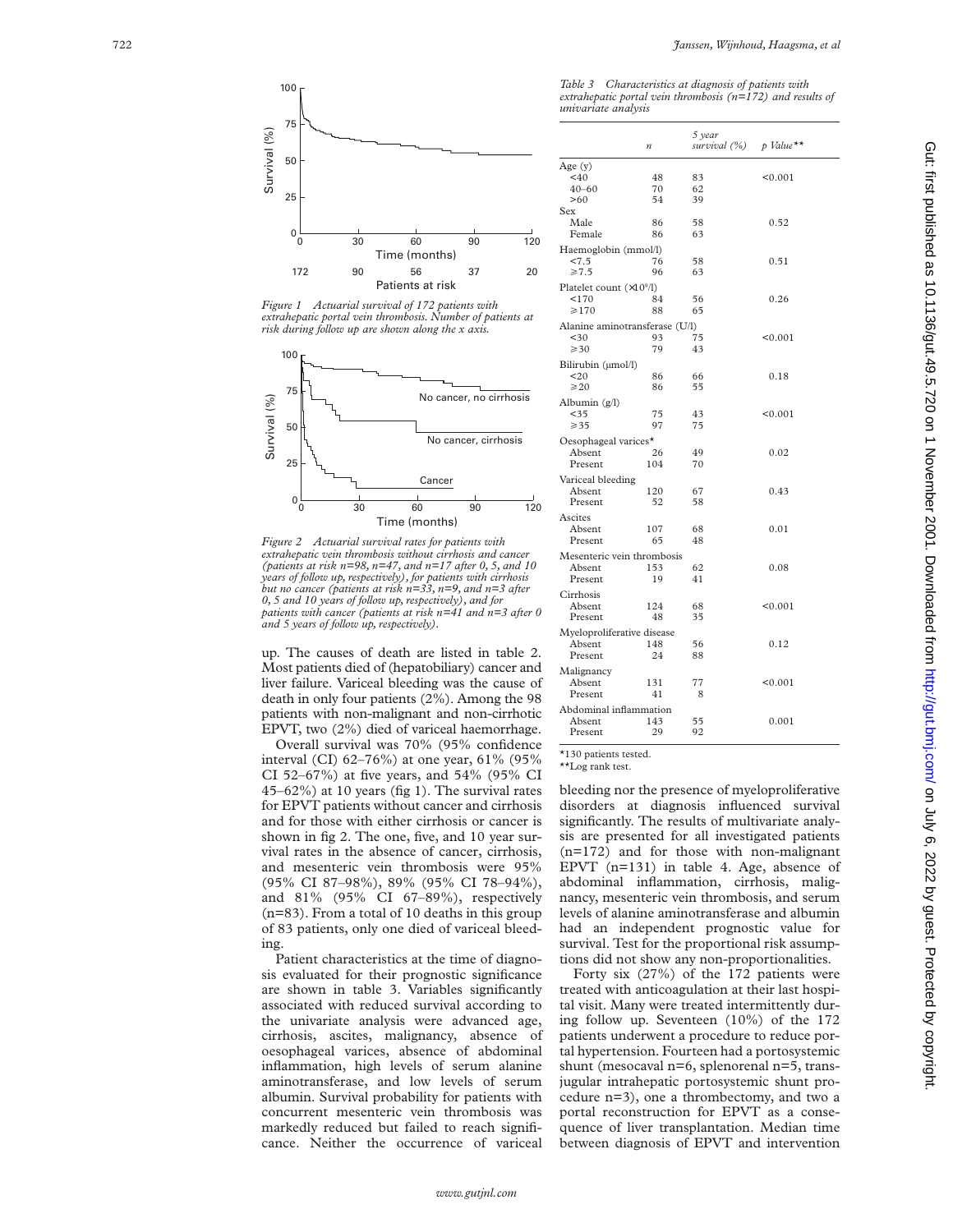*Table 4 Variables significantly influencing survival according to multivariate analysis. Relative risk (RR) of death is given for all investigated patients (n=172) and for those with non-malignant extrahepatic portal vein thrombosis (EPVT) (n=131)*

|                                        |           | $EPVT (n=172)$ |         | Non-malignant EPVT<br>$(n=131)$ |               |         |
|----------------------------------------|-----------|----------------|---------|---------------------------------|---------------|---------|
|                                        | <b>RR</b> | 95% CI         | p Value | RR                              | 95% CI        | p Value |
| Age $(y)$                              |           |                |         |                                 |               |         |
| $40 - 60$                              | 2.6       | $1.1 - 5.9$    | 0.02    | 1.4                             | $0.5 - 3.8$   | 0.5     |
| >60                                    | 5.8       | $2.5 - 13.2$   | < 0.001 | 5.3                             | $1.9 - 14.7$  | < 0.001 |
| Alanine aminotransferase $\geq 30$ U/l | 1.9       | $1.1 - 3.2$    | 0.01    | 1.9                             | $0.9 - 4.1$   | 0.06    |
| Albumin $\leq$ 35 g/l                  | 3.2       | $1.8 - 5.8$    | 0.001   | 3.9                             | $1.9 - 8.2$   | < 0.001 |
| Mesenteric vein thrombosis             | 2.9       | $1.4 - 5.9$    | 0.003   | 7.4                             | $2.7 - 20.1$  | < 0.001 |
| Cirrhosis                              | 3.9       | $1.9 - 8.1$    | 0.002   | 4.9                             | $2.2 - 10.9$  | < 0.001 |
| Absence of abdominal inflammation      | 4.6       | $1.3 - 15.7$   | 0.01    | 15.3                            | $1.9 - 122.6$ | < 0.001 |
| Malignancy                             | 8.1       | $4.1 - 16.0$   | < 0.001 |                                 |               |         |

was one month (range 0–62). Five of the 17 patients died during follow up: one postoperatively, two from recurrent variceal haemorrhage, and two from causes unrelated to EPVT. For two of the deceased patients shunt occlusion was documented.

#### **Discussion**

In this study we identified causative and clinical factors that affected the survival of adult patients with EPVT. Previous studies on the prognosis of EPVT are scarce and are confined mainly to children or young adults with non-malignant and non-cirrhotic portal vein thrombosis.<sup>1 6 10 11</sup> Many of these studies were performed at a time when endoscopic therapy was not yet available. Moreover, these studies took place in single highly specialised hospital units which focused on the benefit of portosystemic shunting. However, patients with EPVT are encountered in several different medical disciplines and the present study was designed to minimise patient selection.

Over the last two decades it has become apparent that the aetiology of EPVT is highly diverse. We found at least one risk factor for the development of EPVT in 84% of patients. This despite the fact that not all patients underwent complete screening for hypercoagulability and that latent myeloproliferative disorders were not included as a risk factor. The occurrence of umbilical vein infection as a cause for EPVT was low as only newly diagnosed adult patients were investigated. Coexistence of causative factors was observed in about one third of patients, indicating that thrombosis of the portal vein, like other manifestations of thrombosis, can be a result of combined pathogenetic mechanisms.12 13 A combination of systemic and local risk factors was found for 16% of the population. This suggests that in some patients genetic defects may create a predisposition for thrombosis which leads to clinically manifest EPVT in the presence of acquired thrombotic stimuli, such as cirrhosis, pancreatitis, splenectomy, and hepatobiliary surgery.<sup>7 14</sup>

An important finding of this study was the fact that mortality among patients with EPVT was related primarily to concurrent medical conditions, which are often the cause of EPVT, rather than to manifestations of portal hypertension, such as variceal haemorrhage. Prognosis was excellent if EPVT occurred in the absence of malignancy, cirrhosis, and mesenteric vein thrombosis. Absence of oesophageal varices was associated with a poor prognosis in the univariate analysis. This unexpected finding can be explained by the fact that many EPVT patients who suffered from life threatening diseases, such as cancer and mesenteric vein thrombosis, did not have the life expectancy to develop varices. The presence of variceal bleeding at presentation did not influence survival, and fatal haemorrhages occurred in only 2% of the investigated population. Even among patients with non-malignant and noncirrhotic EPVT only 1% experienced fatal variceal bleeding. On the one hand this finding contrasts with previous prognostic studies on EPVT in which variceal bleeding was held responsible for the death of 15–25% of patients.<sup>15</sup> On the other hand it probably underlines the efficacy of endoscopic intervention which was employed as firstline treatment in 96% of our patients who presented with variceal haemorrhage. The success of endoscopic therapy for EPVT induced bleeding varices has already been documented. Groups from India and the Netherlands reported a negligible death probability due to recurrent EPVT induced variceal bleeding five years after sclerotherapy.15 16 Merkel *et al* found that in comparison with patients with variceal bleeding due to cirrhosis, the outcome of bleeding for patients with non-cirrhotic EPVT was significantly better.<sup>17</sup> This phenomenon can be explained by intact coagulation and liver function in patients with non-cirrhotic EPVT and possibly by the development of porto-portal collaterals which in time may stabilise portal pressure.

Only 17 (10%) of our 172 patients underwent a procedure to reduce portal hypertension (portosystemic shunting, portal thrombectomy, or portal reconstruction). Although the low number of shunts is partly related to the high prevalence of comorbidity in our population, it may also indicate the efficacy of endoscopic treatment in the secondary prevention of variceal bleeding. As most of the shunted patients were highly selected, our data were insufficient to analyse whether portosystemic shunting could influence survival. Excellent long term survival rates without occurrence of post-shunt encephalopathy have been described for patients exclusively treated with surgical shunts in the period prior to the introduction of endoscopic treatment.<sup>11 18 19</sup> However, randomised controlled studies are lacking and the long survival found in some of these studies could also be explained by selection of patients without considerable comorbidity. We also did not have the possibility of evaluating whether anticoagulation is beneficial for patients with EPVT.<sup>20 21</sup> About 25% of our patients were treated with anticoagulation. Most were treated intermittently during follow up and in some no anticoagulation was given at diagnosis. The prognostic effect of both anticoagulation and portosystemic shunting should ideally be investigated in controlled prospective studies.